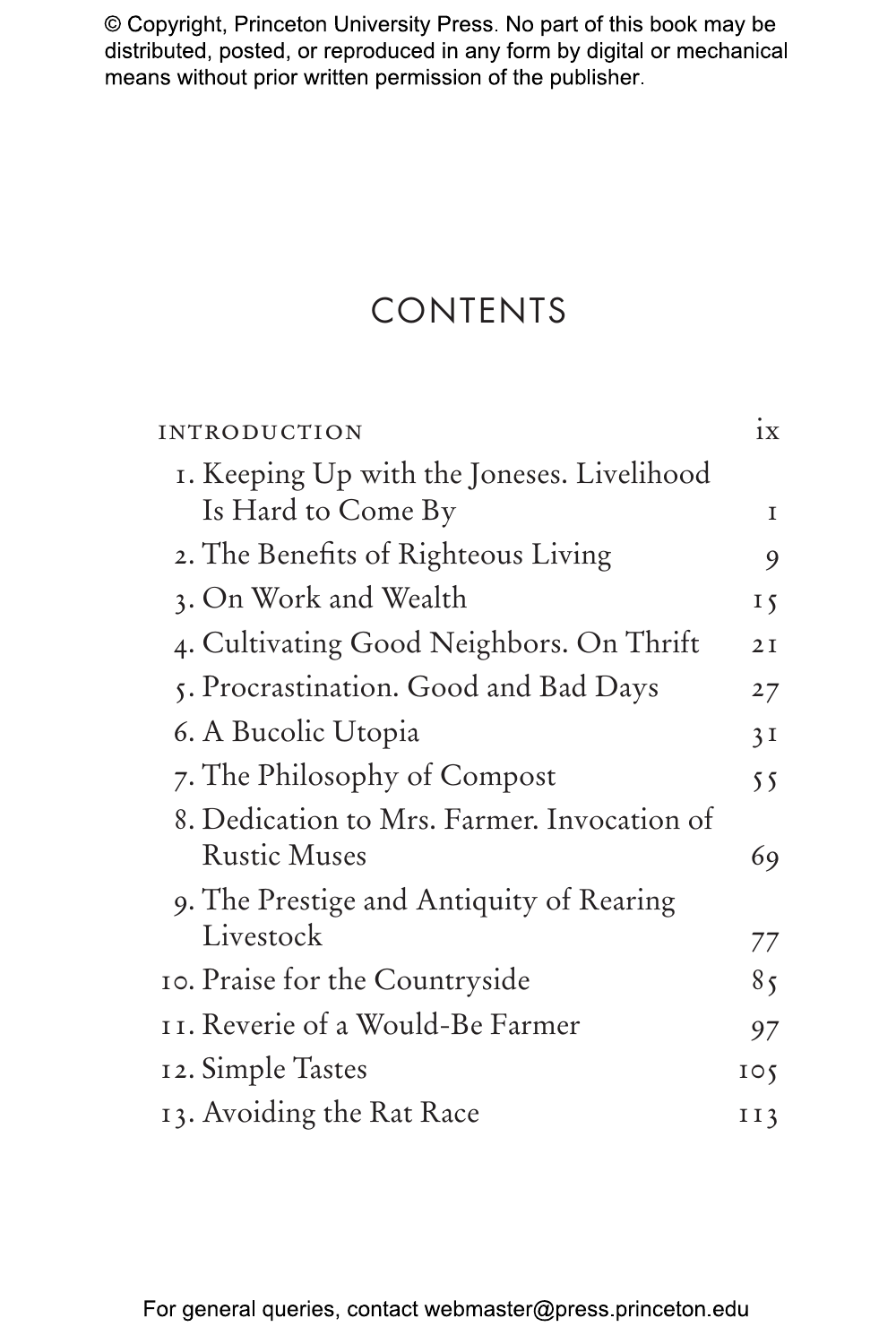### HOW TO BE A FARMER

| 14. Culture from Agriculture                         | 125   |
|------------------------------------------------------|-------|
| 15. The Ideal of Smallholding                        | 135   |
| 16. On Barley and Bread-Making                       | 145   |
| 17. Getting and Naming a Dog                         | 153   |
| 18. On Asses                                         | 157   |
| 19. What to Look for in a Ram                        | 163   |
| 20. The Joint Venture Farm                           | 169   |
| 21. Why Farming Is the Best Job for a<br>Philosopher | I 8 3 |
| 22. A Garden on Lesbos                               | 197   |
| 23. The Numinous Landscape                           | 205   |
| 24. A Farmer's Memorial                              | 225   |
| <b>NOTES</b>                                         | 229   |
| PASSAGES TRANSLATED                                  | 245   |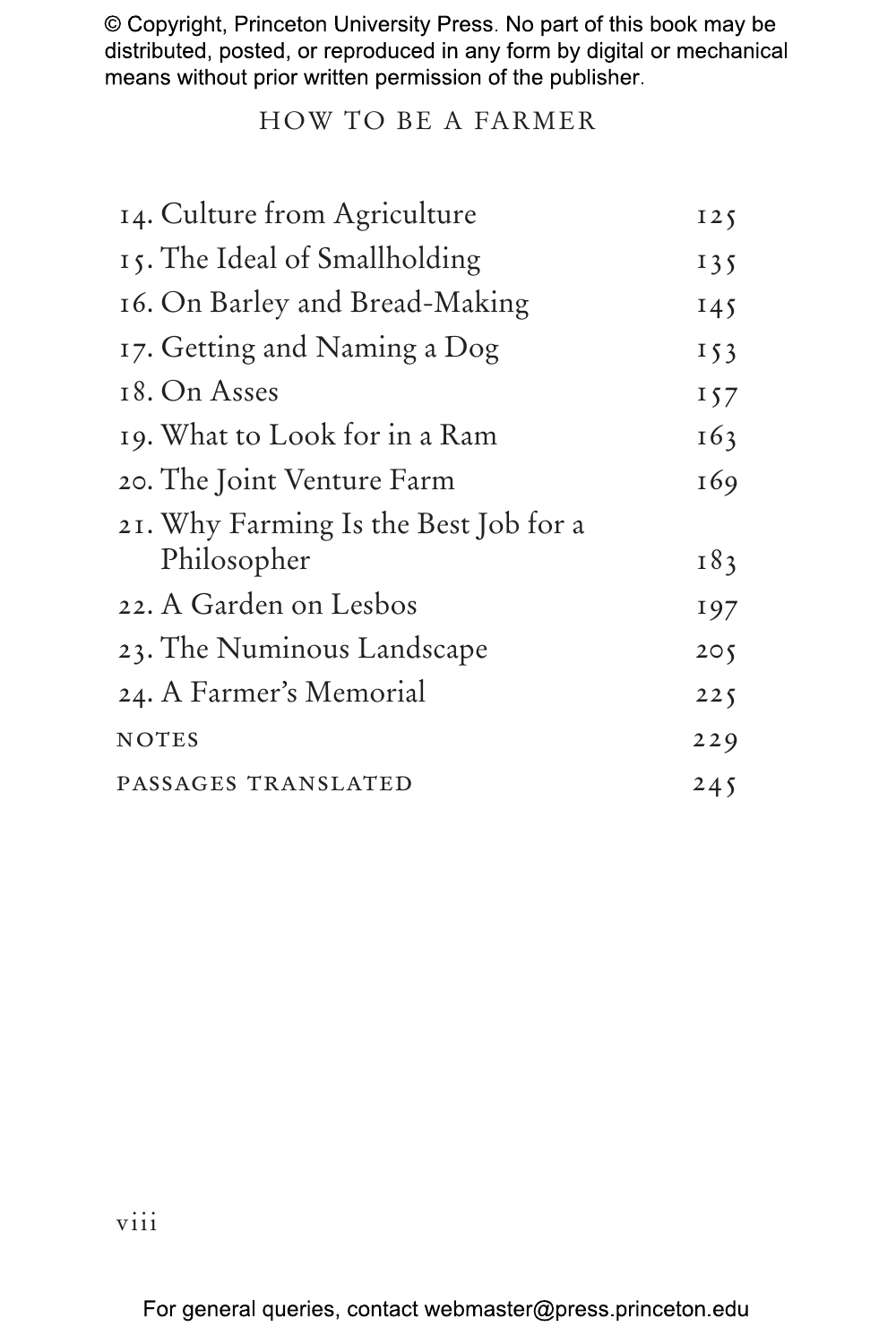# 1 Keeping Up with the Joneses. Livelihood Is Hard to Come By (Hesiod, *Works & Days* 1–46)

*Hesiod was shepherd-poet from cow-country (Boeotia, in Greece), who lived around 750 BCE. The* Works & Days *is a didactic miscellany, in which Hesiod gives folksy and sometimes practical advice about living in a small community organized around agricultural exchange. The passage here, addressed to his brother Perses (the historicity of whom has been doubted by some scholars), is Hesiod's opening salvo. In announcing his discovery of a second sort of Strife, one that impels people toward self-improvement, Hesiod sets himself apart from Homeric poetry, which deals in the other, destructive kind of Strife that precipitated the Trojan War. Hesiod, in other words, a farmer, presents himself as a poet of peacetime, where the main adversaries one needs to counter are impudence, laziness, wrongful living, and greed.*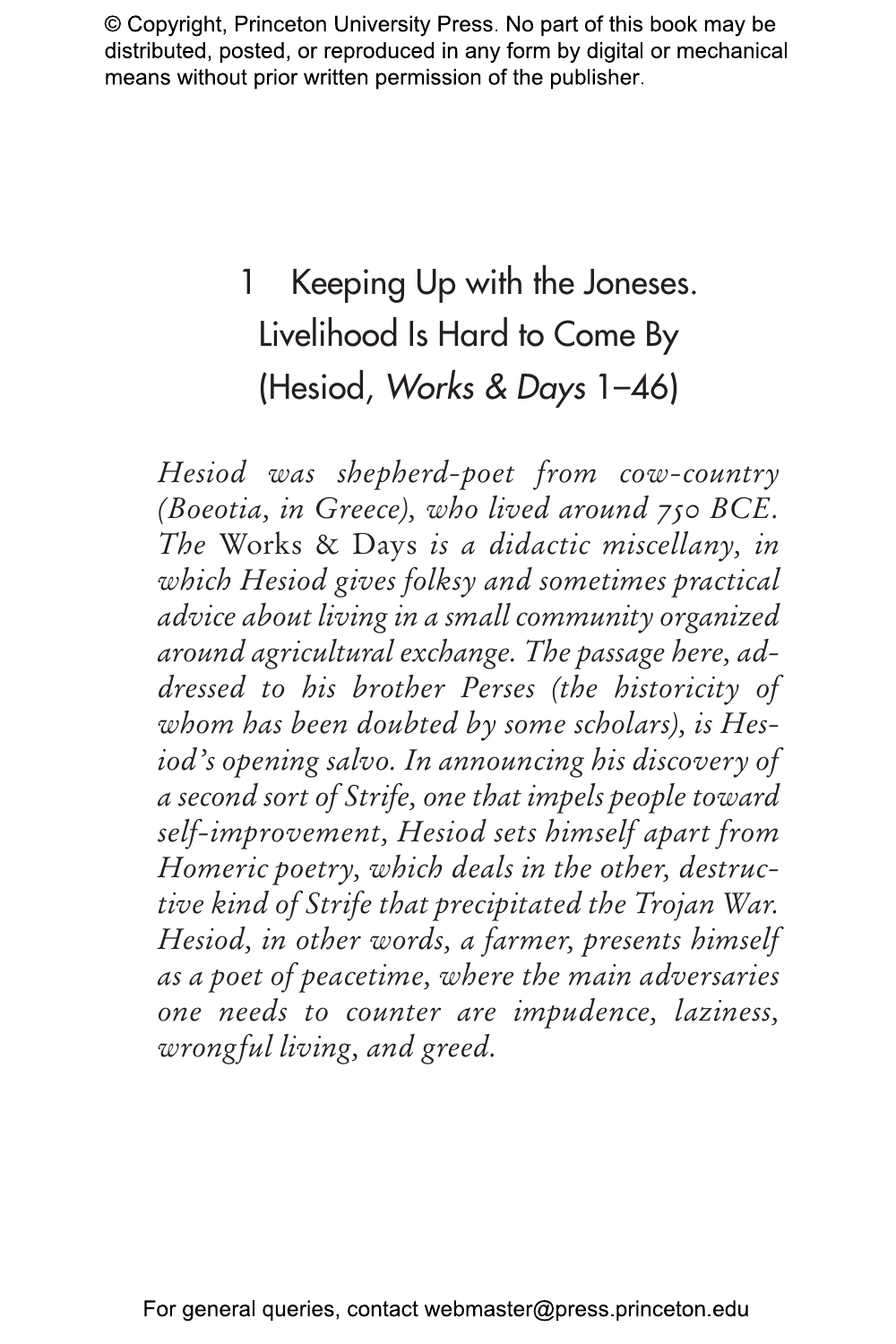$\mathfrak{D}$ 

τὴν δ᾽ ἑτέρην προτέρην μὲν ἐγείνατο Νὺξ ἐρεβεννή, θῆκε δέ μιν Κρονίδης ὑψίζυγος, αἰθέρι ναίων γαίης τ᾽ ἐν ῥίζῃσι καὶ ἀνδράσι πολλὸν ἀμείνω·

εἰσὶ δύω· τὴν μέν κεν ἐπαινήσειε νοήσας, ἡ δ᾽ ἐπιμωμητή· διὰ δ᾽ ἄνδιχα θυμὸν ἔχουσιν. ἡ μὲν γὰρ πόλεμόν τε κακὸν καὶ δῆριν ὀφέλλει, 15 σχετλίη· οὔ τις τήν γε φιλεῖ βροτός, ἀλλ᾽ ὑπ᾽ ἀνάγκης

ἀθανάτων βουλῇσιν Ἔριν τιμῶσι βαρεῖαν.

οὐκ ἄρα μοῦνον ἔην Ἐρίδων γένος, ἀλλ᾽ ἐπὶ γαῖαν

- Ζεὺς ὑψιβρεμέτης ὃς ὑπέρτατα δώματα ναίει. κλῦθι ἰδὼν ἀιών τε, δίκῃ δ᾽ ἴθυνε θέμιστας 10 τύνη· ἐγὼ δέ κε Πέρσῃ ἐτήτυμα μυθησαίμην.
- ῥητοί τ᾽ ἄρρητοί τε Διὸς μεγάλοιο ἕκητι. 5 ῥέα μὲν γὰρ βριάει, ῥέα δὲ βριάοντα χαλέπτει, ῥεῖα δ᾽ ἀρίζηλον μινύθει καὶ ἄδηλον ἀέξει,

ῥεῖα δέ τ᾽ ἰθύνει σκολιὸν καὶ ἀγήνορα κάρφει

Μοῦσαι Πιερίηθεν, ἀοιδῇσι κλείουσαι, δεῦτε, Δί᾽ ἐννέπετε σφέτερον πατέρ᾽ ὑμνείουσαι, ὅν τε διὰ βροτοὶ ἄνδρες ὁμῶς ἄφατοί τε φατοί τε

# HOW TO BE A FARMER

© Copyright, Princeton University Press. No part of this book may be distributed, posted, or reproduced in any form by digital or mechanical means without prior written permission of the publisher.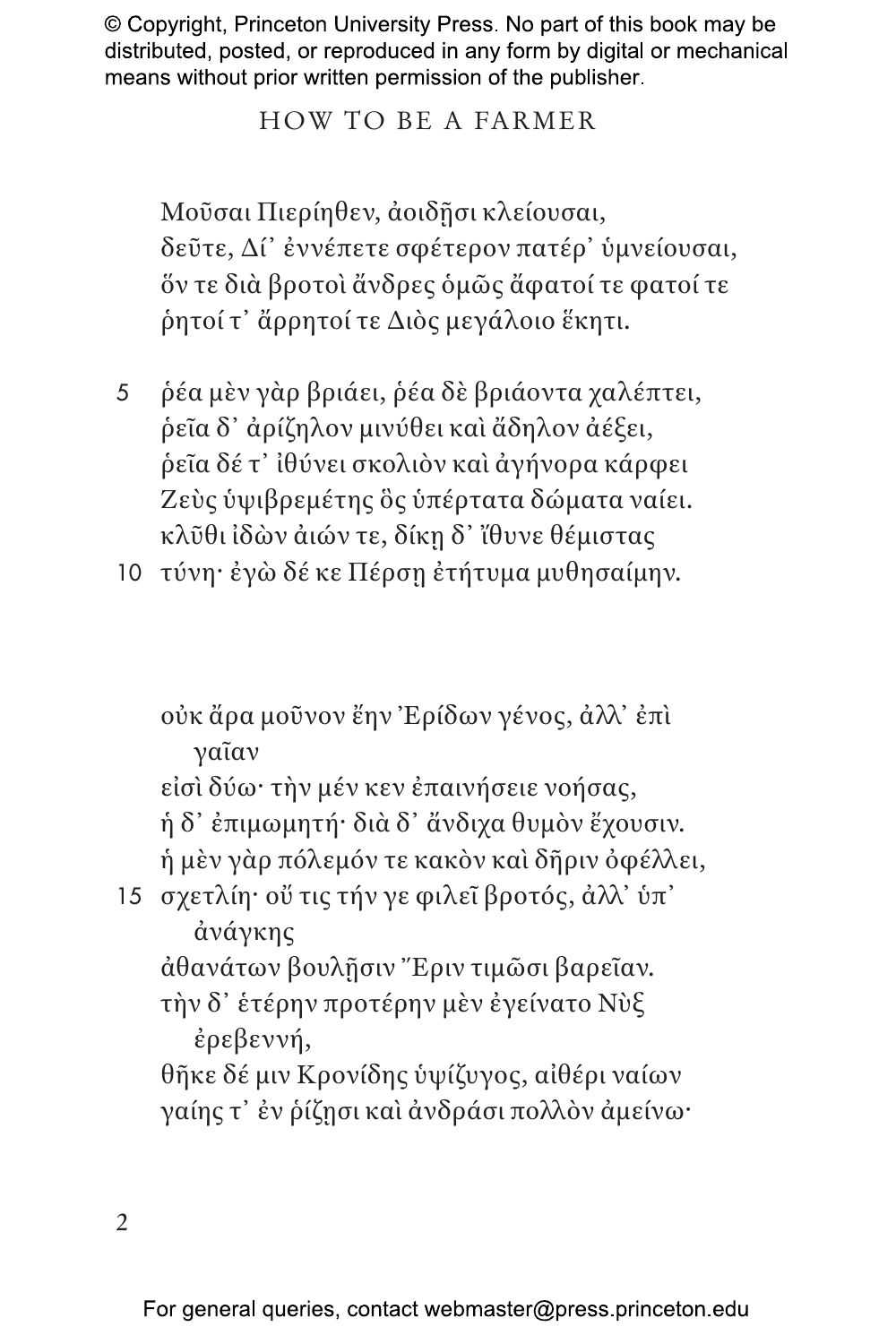## Keeping Up with the Joneses

Muses of Pieria, bestowers of glory in song, come to me now, singing hymns about Zeus, your father, at whose behest mortals have fame—or do not; they are spoken of—or not, with no clear distinction, but according to great Zeus's will.

For Zeus easily gives strength. Easily, too, he crushes the strong. With ease he cuts the prominent down to size and raises up the obscure. It is easy for him to straighten the bent and make a mighty man wither and fade—Zeus, roarer above, who dwells in the highest abodes: Hear me, watch and attend, and with justice keep my pronouncements straight while I attempt to speak the truth here to Perses.

So, all this time there's not been just one goddess Strife engendered on Earth, there are two!<sup>1</sup> One you'd praise, upon seeing her work. But the other is deserving of blame. Their hearts are completely opposed. For one foments evil war and conflicts and she's savage. There's not a person alive that loves her. Of necessity, by the Immortals' decrees, do people give that grievous Strife her due. But the other Strife dark Night birthed first, and the Son of Cronos, seated on high, dwelling in ether, lodged her in the roots of Earth. She's far better for people. For she rouses even the useless man to work in spite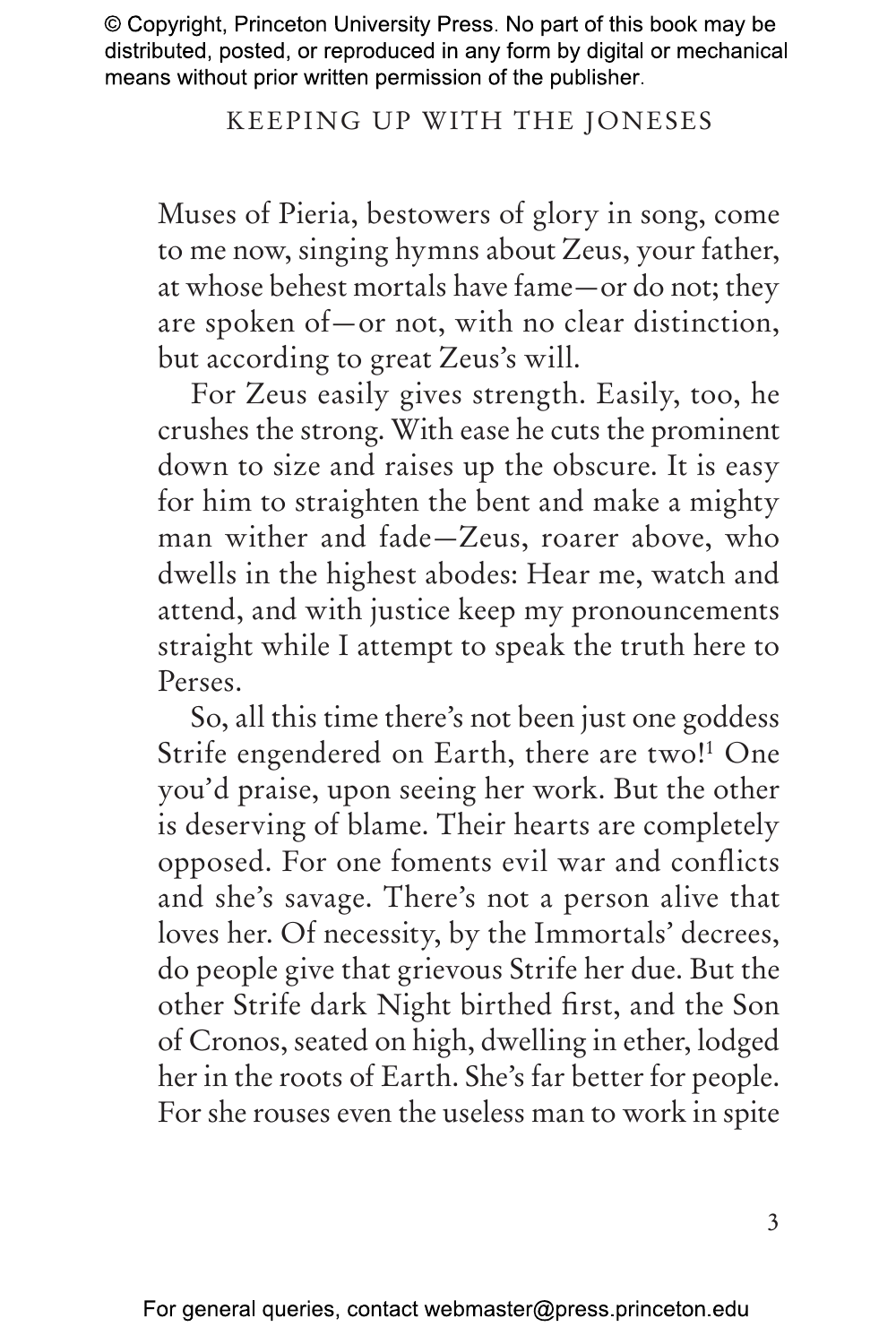#### HOW TO BE A FARMER

- 20 ἥ τε καὶ ἀπάλαμόν περ ὁμῶς ἐπὶ ἔργον ἔγειρεν. εἰς ἕτερον γάρ τίς τε ἰδὼν ἔργοιο χατίζων πλούσιον, ὃς σπεύδει μὲν ἀρώμεναι ἠδὲ φυτεύειν οἶκόν τ᾽ εὖ θέσθαι, ζηλοῖ δέ τε γείτονα γείτων εἰς ἄφενος σπεύδοντ᾽· ἀγαθὴ δ' Ἔρις ἥδε βροτοῖσιν.
- 25 καὶ κεραμεὺς κεραμεῖ κοτέει καὶ τέκτονι τέκτων, καὶ πτωχὸς πτωχῷ φθονέει καὶ ἀοιδὸς ἀοιδῷ.

ὦ Πέρση, σὺ δὲ ταῦτα τεῷ ἐνικάτθεο θυμῷ, μηδέ σ᾽ Ἔρις κακόχαρτος ἀπ᾽ ἔργου θυμὸν ἐρύκοι

νείκε᾽ ὀπιπεύοντ᾽ ἀγορῆς ἐπακουὸν ἐόντα.

30 ὤρη γάρ τ᾽ ὀλίγη πέλεται νεικέων τ᾽ ἀγορέων τε, ᾧτινι μὴ βίος ἔνδον ἐπηετανὸς κατάκειται ὡραῖος, τὸν γαῖα φέρει, Δημήτερος ἀκτήν. τοῦ κε κορεσσάμενος νείκεα καὶ δῆριν ὀφέλλοις κτήμασ᾽ ἐπ᾽ ἀλλοτρίοις.

σοὶ δ᾽ οὐκέτι δεύτερον ἔσται

35 ὧδ᾽ ἔρδειν, ἀλλ᾽ αὖθι διακρινώμεθα νεῖκος ἰθείῃσι δίκῃς, αἵ τ᾽ ἐκ Διός εἰσιν ἄρισται. ἤδη μὲν γὰρ κλῆρον ἐδασσάμεθ᾽, ἄλλά τε πολλὰ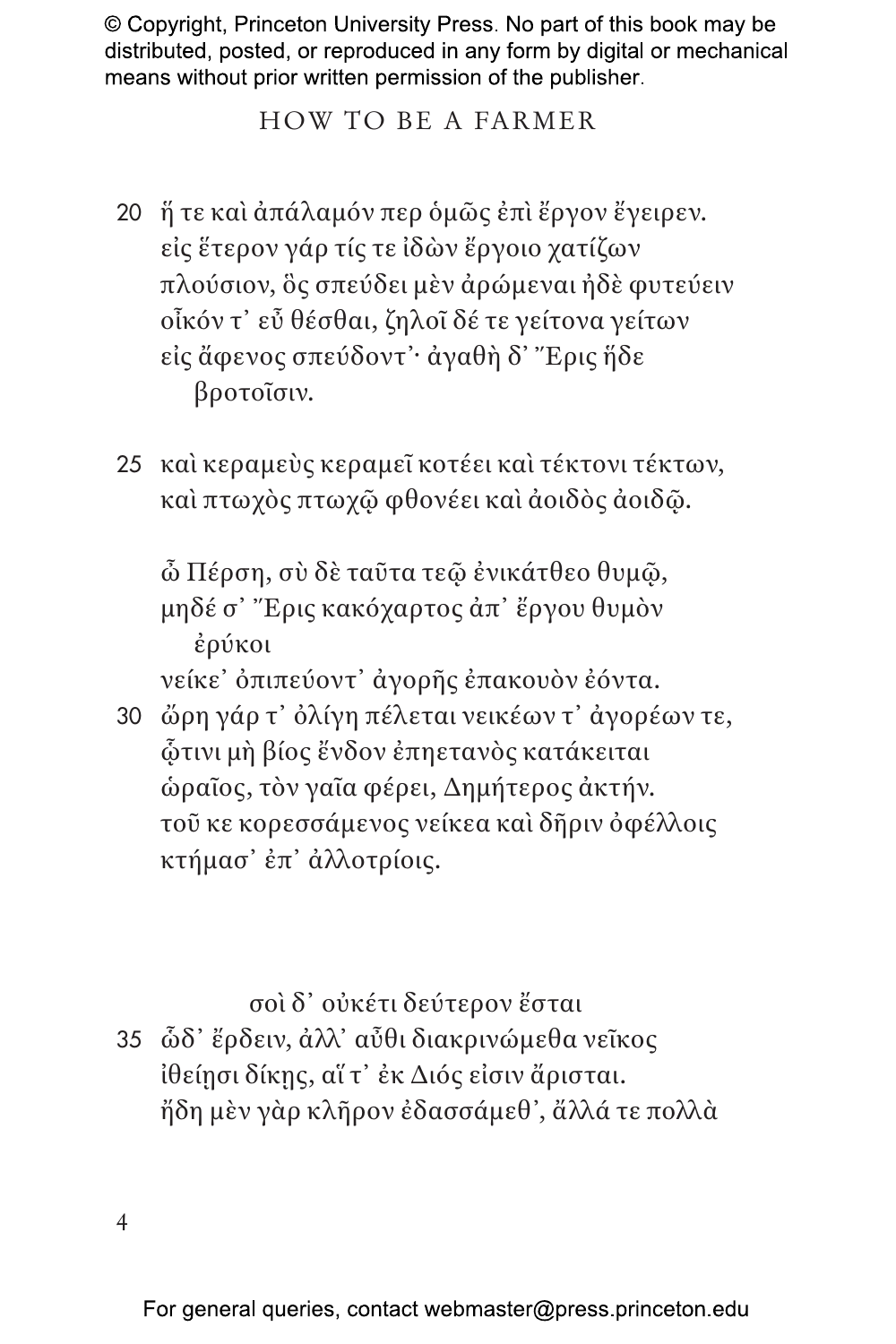### Keeping Up with the Joneses

of himself. For when an idle man looks at his neighbor, a rich man, say, who is prompt to plow and sow and to put his house in order, he envies him, because that neighbor is prompt with a view to wealth. This Strife is good for people. And so, as the saying goes,

*Potter vies with potter, carpenters with their kin; beggar rivals beggar, and bard begrudges bard.*

So, you, Perses, take these matters to heart. Do not let the Strife that delights in evil keep your heart from work while you attend hearings and gawk at disputes at assembly. If a man does not have a good year's livelihood stored indoors, harvested in due season—Demeter's grain, what the Earth brings forth—he has little concern for disputes and assemblies. Once you've sated yourself on *that*, go right ahead and advance your disputes and conflicts in your quest to acquire another man's goods.

You won't get a second chance to do this, so let's decide one dispute right here on the spot using straight judgments—the best kind that come from Zeus. For you and I have already divided our plot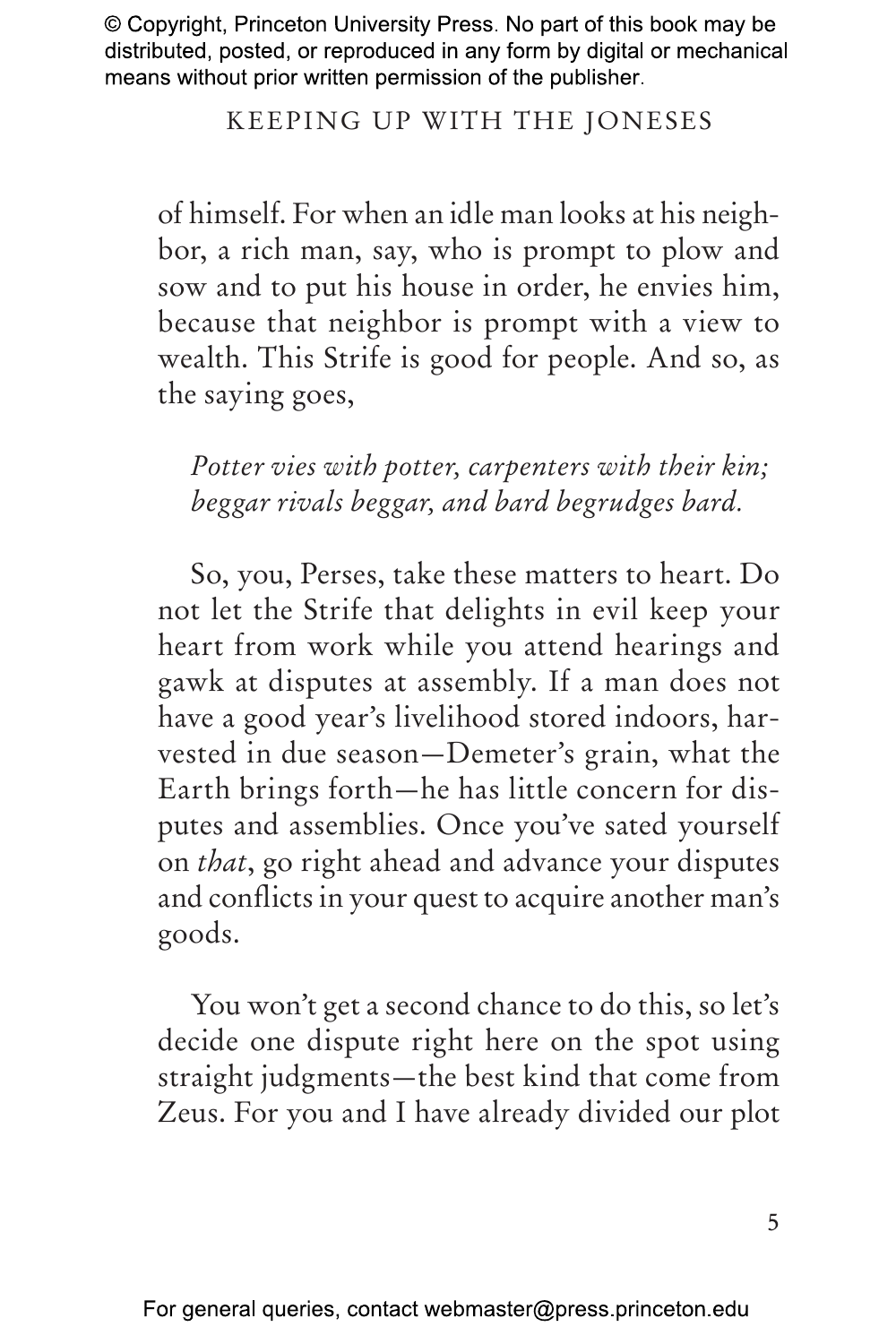#### HOW TO BE A FARMER

ἁρπάζων ἐφόρεις μέγα κυδαίνων βασιλῆας δωροφάγους, οἳ τήνδε δίκην ἐθέλουσι δικάσσαι,

40 νήπιοι, οὐδὲ ἴσασιν ὅσῳ πλέον ἥμισυ παντός, οὐδ᾽ ὅσον ἐν μαλάχῃ τε καὶ ἀσφοδέλῳ μέγ᾽ ὄνειαρ.

κρύψαντες γὰρ ἔχουσι θεοὶ βίον ἀνθρώποισιν· ῥηιδίως γάρ κεν καὶ ἐπ᾽ ἤματι ἐργάσσαιο ὥστέ σε κεἰς ἐνιαυτὸν ἔχειν καὶ ἀεργὸν ἐόντα·

45 αἶψά κε πηδάλιον μὲν ὑπὲρ καπνοῦ καταθεῖο, ἔργα βοῶν δ᾽ ἀπόλοιτο καὶ ἡμιόνων ταλαεργῶν.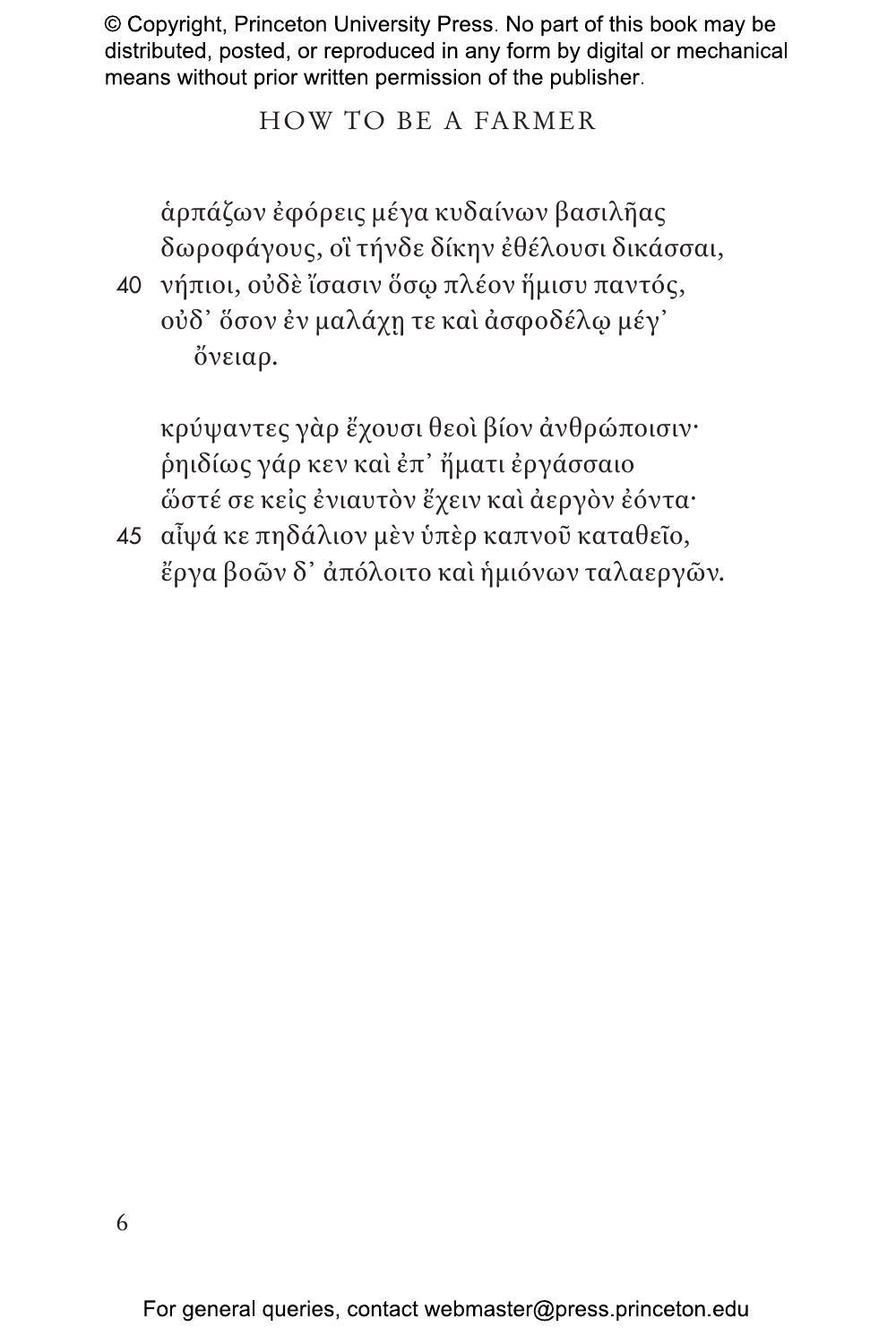#### Keeping Up with the Joneses

of land. Yet you keep snatching it up and carrying it off with much else besides, gratifying the rulers, those gift-eaters, who stand ready to pass judgment on this question. Those fools! They have no idea how much more the half is than the whole, or what a banquet there is in mallow and asphodel!<sup>2</sup>

For the gods have kept livelihood hidden from humankind.3 If that were not so, it might be easy to work only a day and have enough for a year—without even working. You could store your steering-oar up in the smoke right now,<sup>4</sup> and the oxen's work and that of toiling mules could go to hell.<sup>5</sup>